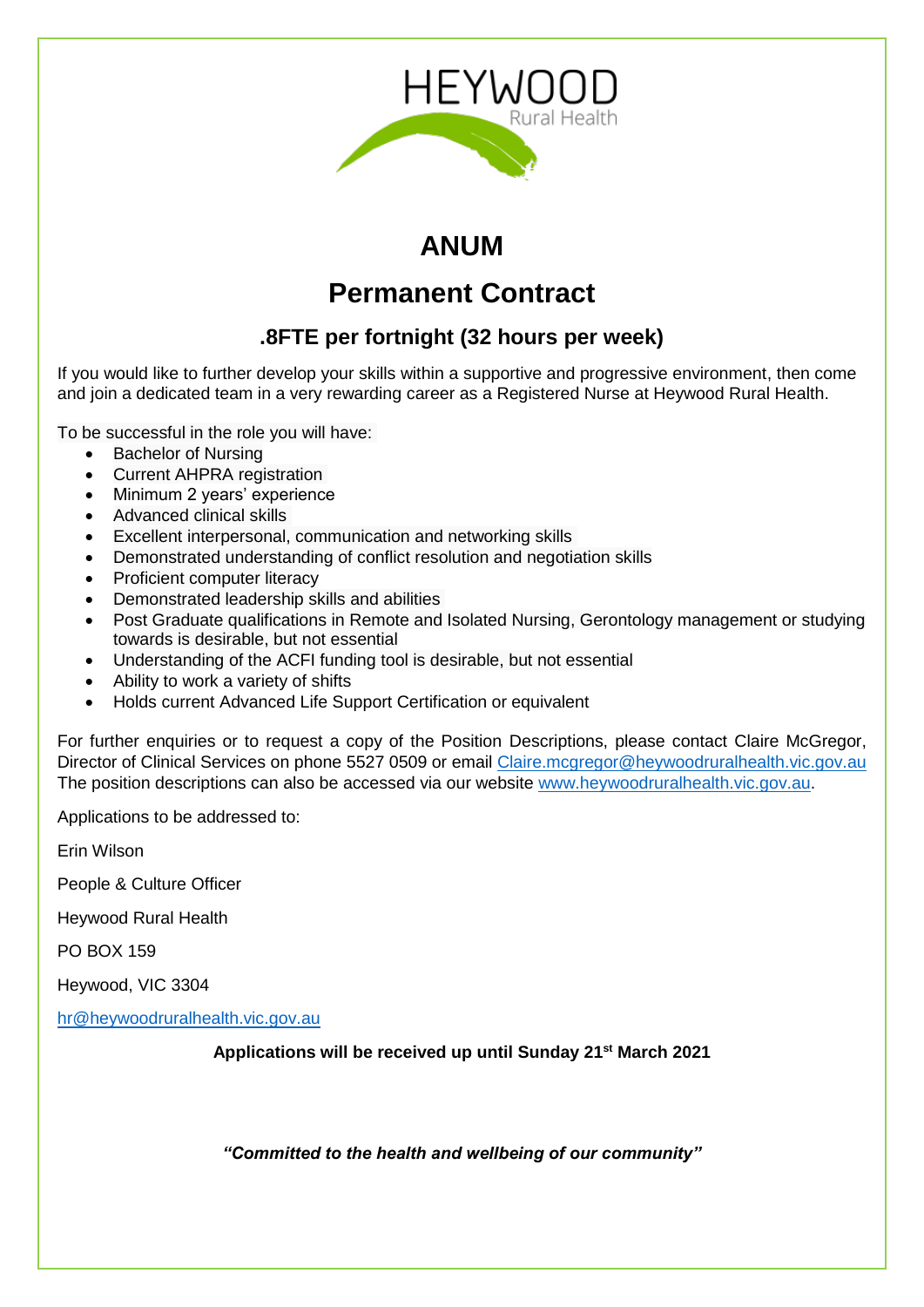

| <b>Position:</b><br><b>Reports To:</b> | Associate Nurse Unit Manager<br>Nurse Unit Manager                                                                                             |  |
|----------------------------------------|------------------------------------------------------------------------------------------------------------------------------------------------|--|
| Award:                                 | Nurses and Midwives (Victorian Public Health Sector)                                                                                           |  |
|                                        | (Single Interest Employers) Enterprise Agreement                                                                                               |  |
| <b>Minimum Qualifications:</b>         | <b>Registered Nurse Division 1</b>                                                                                                             |  |
|                                        | Post graduate Qualifications in Remote and Isolated Nursing,<br>gerontology, management or studying towards is desirable but not<br>essential. |  |
|                                        | Holds current Advanced Life Support Certification or equivalent                                                                                |  |
|                                        | Understanding of the ACFI funding tool is desirable but not<br>essential                                                                       |  |

## **Our Vision**

Heywood Rural Health is committed to the health and wellbeing of our community.

## **Our Values**

#### *Respect*

- We make mutual respect the basis of all interactions
- We respect diversity and respect the dignity of each person
- We embrace the differences in people and perspectives

#### *Responsiveness*

- We take actions and opportunities to create results
- We provide services that are person centered and focused on outcomes
- We keep our commitments and promises

#### *Care*

- We care about the people and the community within which we work and live
- We care about our colleagues and ourselves
- We support people to develop and build on their strengths

## *Integrity*

- We up hold our professional ethic at all times
- We are honest and fulfil our commitments
- We are accountable for our actions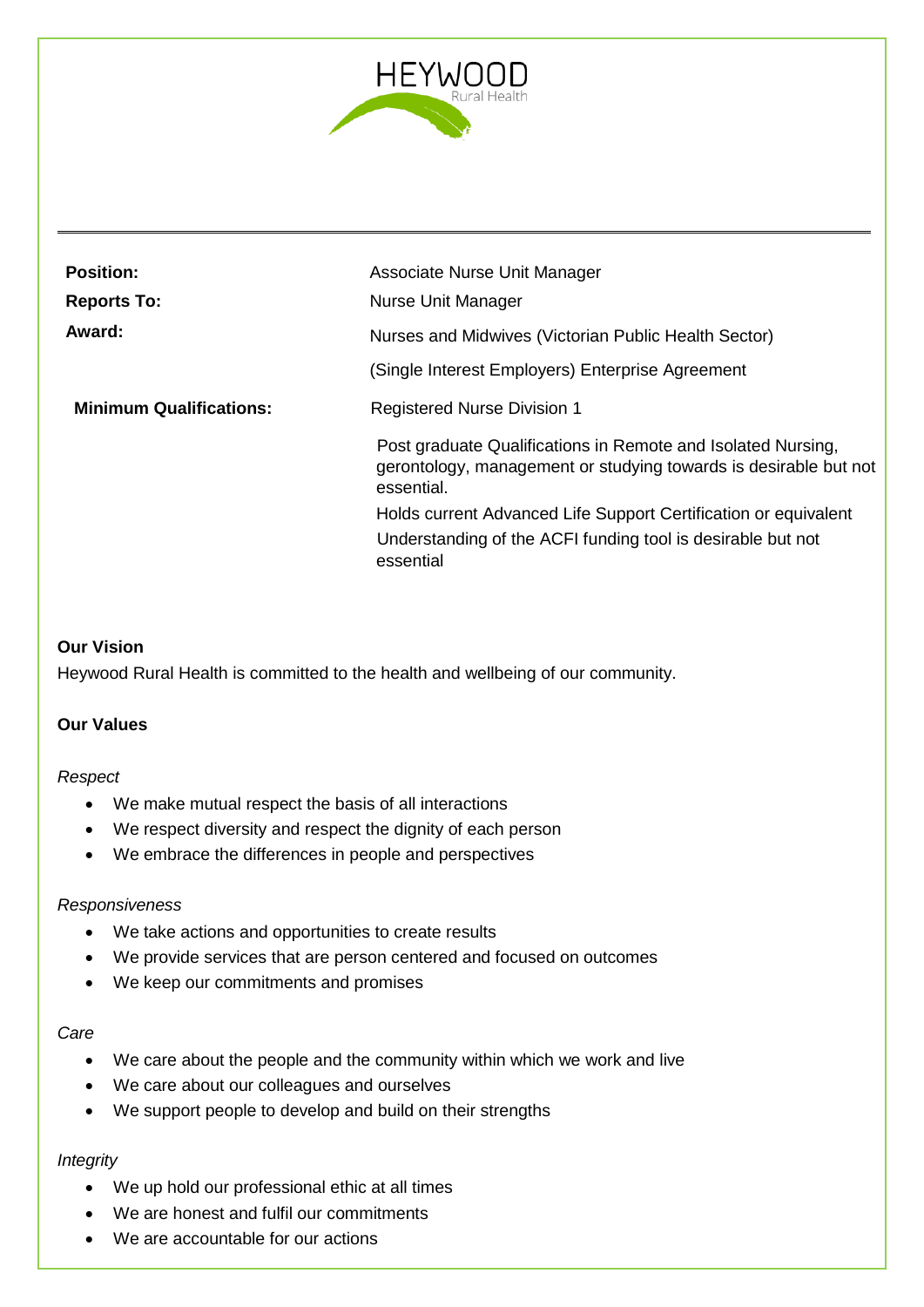## **POSITION OVERVIEW**

The Associate Nurse Unit Manager (ANUM) works in partnership with the Nurse Unit Manager (NUM) to provide clinical leadership to all staff to ensure that person-centred care is planned, implemented, evaluated and maintained at a high standard.

The ANUM ensures that the well-being of the patient / resident and family is the primary focus of care within the unit. The ANUM acts as a professional and clinical role model for all staff in setting clinical standards and achieving high quality evidence based nursing care.

The ANUM demonstrates advanced clinical knowledge and skills while assuming a management focus in the ward/unit. The ANUM is an integral member of the unit's management and leadership team. The ANUM manages and provides direction for the unit staff.

The ANUM assumes the responsibilities and authority of the NUM in their absence and as such is able to assume the administrative operation of the unit.

They accept responsibility and are accountable for designated management portfolios and projects.

## **DUTIES AND RESPONSIBILITIES:**

## **Management of Patient / Resident Care**

- Demonstrate commitment to person-centred care, and evidence-based best practice standards within scope of practice
- Ensure patients / residents and their relatives are involved in decision-making relevant to their needs and preferences
- Practice and monitor standards of practice in accordance with the Australian Nursing and Midwifery Accreditation Council (ANMAC) National Competency Standards for the Registered Nurse
- Respond to clinical changes in patient / resident condition and initiate intervention and consultation with relevant members of the multidisciplinary team as required
- Work within scope of practice and ensure others work within their scope of practice
- Lead and direct members of the health care team to ensure delivery of a high standard of care

## **Leadership & Management**

- Work collaboratively and support the NUM to provide effective, visible leadership and supervision across the team
- Promote a collaborative team approach to person -centred care through effective communication, consultation and cooperation with patients / residents, families and all members of the health care team
- Embrace and contribute to new approaches dealing with work problems or opportunities
- Act as a role model for clinical excellence and promote best practice standards
- Support the NUM with the development, implementation and evaluation of the Nursing Services Business Plan and HRH Strategic Plan
- Manage and accountable for clinical and/or operational portfolios and projects as delegated
- Participate in meetings and working parties as designated and actively contribute to the objectives and goals of these forums
- Contribute to the achievement of the overall nursing budget, by providing input on needs and requirements, monitoring controllable expenses e.g. stores, supplies, labour costs and taking corrective action as required
- Accept in charge responsibility in the absence of the Nurse Unit Manager and as required

## **Human Resource Management**

- Maximise staffing productivity by monitoring activity levels, assessing staff requirements, and adjusting levels in accordance with demand
- Ensure compliance with relevant award conditions and staffing guidelines
- Responsible for workload delegation, achieving ratios and maintaining a safe working environment
- Actively assist in performance management and staff development in collaboration with the NUM
- Assist in the recruitment and selection of unit / department staff

## **Quality Improvement & Risk Management**

Identify and investigate incidents and risks. Analyse and implement strategies to reduce incidents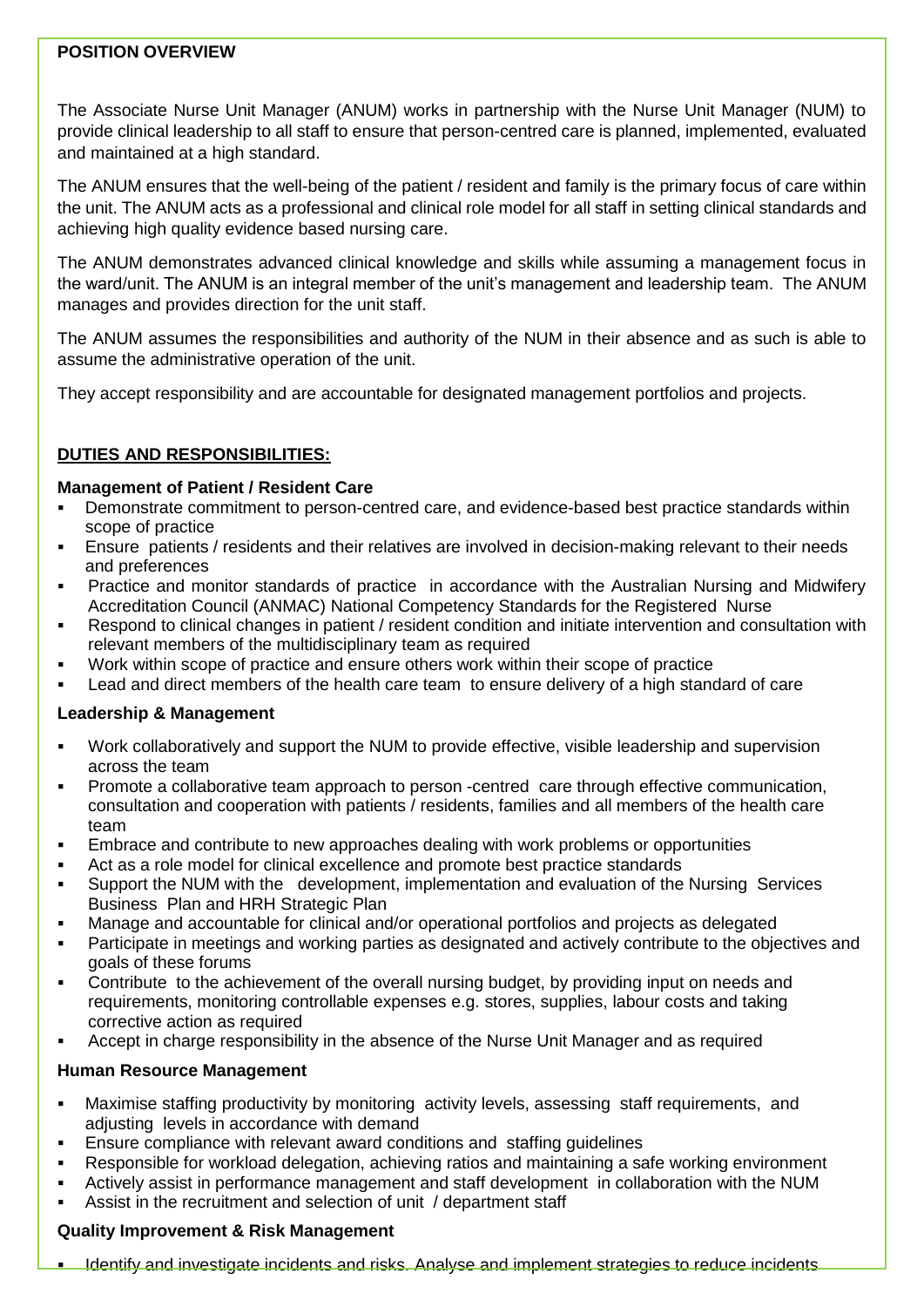- Ensure that complaints and incident reports are completed promptly, investigated and appropriate action instituted and ensure appropriate communication with the NUM
- Assist in the development and implementation of quality improvement programs to evaluate standards of practice (e.g., audits, accident/incident reporting, patient and relative comments). Implement corrective action and provide feedback as appropriate
- Participate in change to policies, procedures and protocols based on relevant research
- In conjunction with NUM actively participates and contributes to implementing and maintaining accreditation standards and processes

#### **Professional Development and Practice**

- Achieves agreed performance criteria related to the management competency and portfolio responsibilities
- Contribute to the setting of performance standards, monitor performance, provide feedback and coaching and take corrective action
- Conduct performance appraisals as delegated by Nurse Unit Managers
- Mentor and educate others by providing opportunities for staff to develop professionally and personally
- Participate in orientation of new staff, to the ward/unit, policies and procedures, standards and layout of the ward.

Statements included in this position description are intended to reflect in general the duties and responsibilities of this position and are not to be interpreted as being all inclusive. Duties and responsibilities may be reviewed according to service requirements

## **Heywood Rural Health Leadership Capability Framework (LEADS)**

## **KEY ATTRIBUTES**

#### **Heywood Rural Health Leadership (LEADS) Framework**



#### **3.1 (L)eads Self**

- Develops and models own leadership style
- Is self-aware
- Seeks out and takes opportunities for professional development
- Is honest and ethical and models integrity, courage and resilience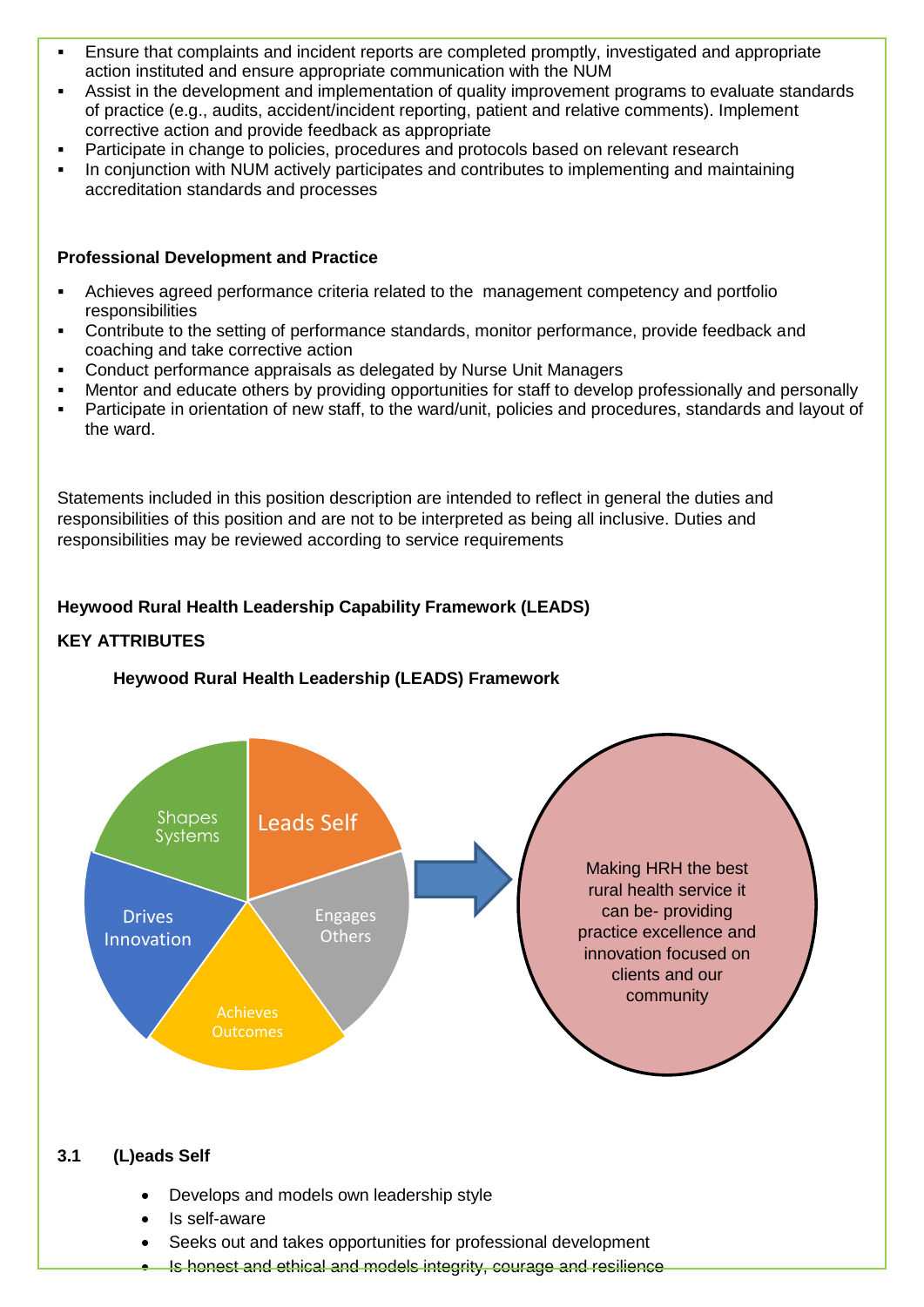## **3.2 (E)ngages Others**

- Values diversity and models cultural responsiveness
- Communicates with honesty and respect
- Strengthens consumers, colleagues and others
- Keeps informed of changing political, economic, social and technological context and designs responsive change management strategies
- Prioritises needs of consumers and aims for best outcomes for consumers
- Provides considered responses and clear messages to inspire trust and confidence of others
- Motivates others through personal interactions and mentors development of emerging leaders

#### **3.3 (A)chieves Outcomes**

- Influences and communicates direction
- Is focussed and goal oriented
- Establishes targets for program areas and encourages strong results
- Evaluates progress and is accountable for results
- Ensures that services are compliant with safety, regulatory requirement and quality standards

## **3.4 (D)rives Innovation**

- Champions the need for innovation and improvement
- Builds support for change
- Positively contributes to spreading innovative practice
- Adapts to changing circumstances in the workplace, takes advantage of new and emerging technologies and opportunities

## **3.5 (S)hapes Systems**

- Understands and applies systems thinking
- Engages and partners with consumers and communities
- Builds alliances
- Understands how different funding models affect service delivery

## **[LEADS Framework](file://///swisilon-cifs.swarh.net/hrh$/Human%20Resources/Capability%20framework/HRH%20Leadership%20Capability%20Framework%202017.docx)**

#### **Occupational Health and Safety Responsibilities**

All Heywood Rural Health employees share responsibility for occupational health and safety, (OH&S) with specific responsibilities and accountabilities allocated to positions within the organisational structure. Any employee who fails to meet his/her obligations concerning health and safety may, depending on the circumstances, face disciplinary action up to, and including, dismissal.

Employees have a responsibility to comply with all relevant HRH OH&S management system Policies, Procedures and programs. This includes the HRH Injury Management Program.

Employees have a responsibility to take all reasonable care to prevent incident or injury to themselves or to others in the workplace. Employees are expected to learn and follow approved standards and Procedures that apply to their activities and check with their Manager when they have any doubts concerning potential hazards.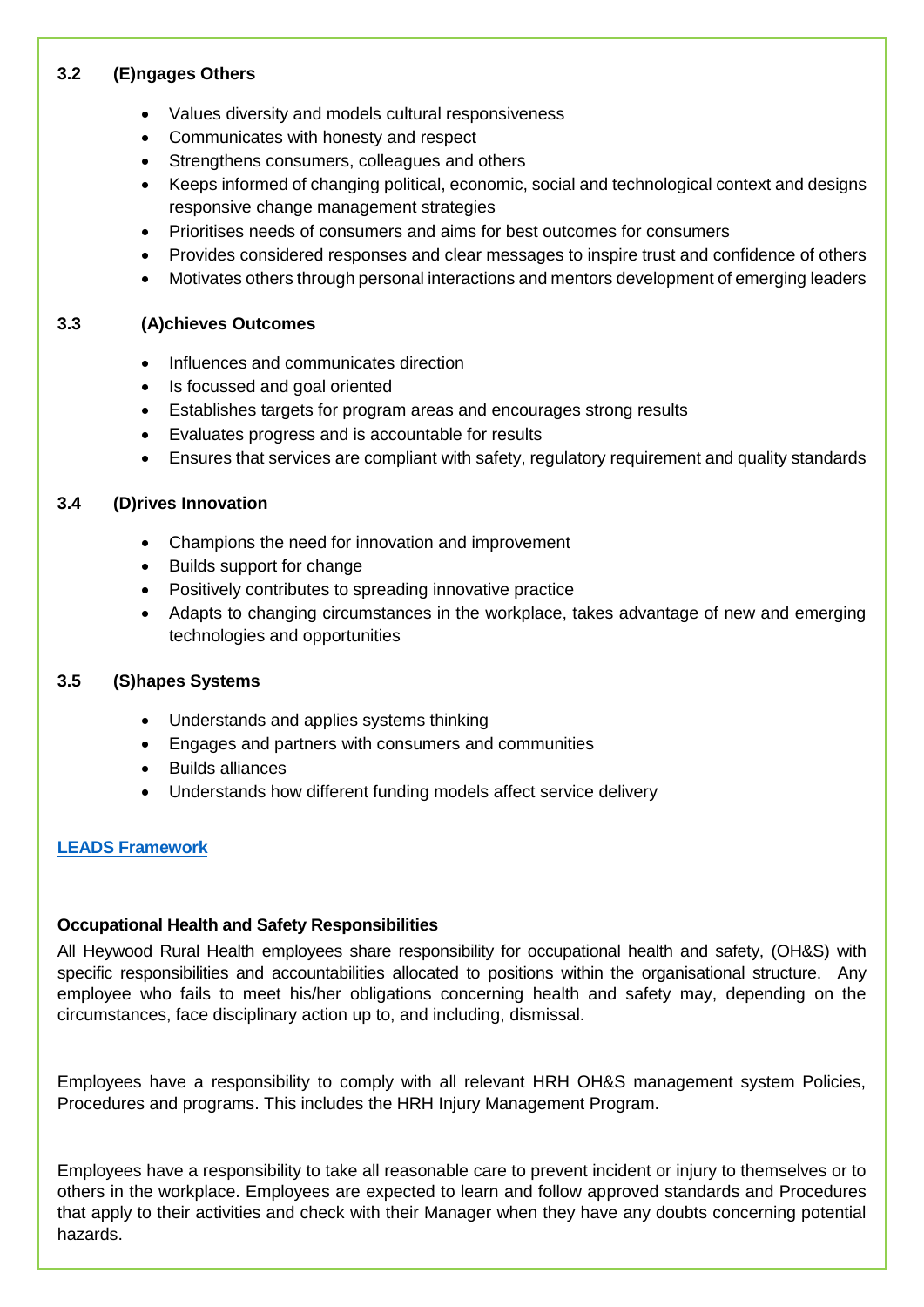Employees have a responsibility for:

- Looking after their own health and safety and those of others in the workplace;
- Follow safe work practices and use personal protective equipment as required;
- **Participate in OH&S consultation and OH&S training initiatives;**
- Report any accidents, incidents, injuries "near misses", safety hazards and dangerous occurrences, assist with any investigations and the identification of corrective actions;
- Cooperate with managers and supervisors so that they can meet their OH&S responsibilities;
- Don't wilfully interfere with or misuse anything provided in the interest of health and safety or wilfully put anyone at risk;
- **Performing only those tasks for which they have received appropriate training and instruction;**
- Ensuring that they understand and comply with those responsibilities which apply to them while performing their duties at the workplace;
- Participate in emergency evacuation exercises.

## **INHERENT PHYSICAL REQUIREMENTS:**

Heywood Rural Health has a duty of care to all staff. The purpose of this section is to ensure that you fully understand and are able to perform the inherent requirements of the role (with reasonable adjustments if required) and that you are not placed in an environment or given tasks that would result in risks to your safety or others. The role may require the following tasks among other things:

| <b>1 Nursing / Patient Care</b>                                                                                                                                                                                                                                                                                                                                                                                      | 2. Maintenance/Hotel Services Staff                                                                                                                                                                                                                                                                                                                                                                                           | <b>3 Clerical / Administration</b>                                                                                                                                                                                                                                                           |
|----------------------------------------------------------------------------------------------------------------------------------------------------------------------------------------------------------------------------------------------------------------------------------------------------------------------------------------------------------------------------------------------------------------------|-------------------------------------------------------------------------------------------------------------------------------------------------------------------------------------------------------------------------------------------------------------------------------------------------------------------------------------------------------------------------------------------------------------------------------|----------------------------------------------------------------------------------------------------------------------------------------------------------------------------------------------------------------------------------------------------------------------------------------------|
| <b>Role</b>                                                                                                                                                                                                                                                                                                                                                                                                          | <b>Role</b>                                                                                                                                                                                                                                                                                                                                                                                                                   | <b>Role</b>                                                                                                                                                                                                                                                                                  |
| manual handling (<br>pushing, pulling<br>equipment)<br>general patient handling<br>and clinical nursing<br>duties<br>sitting, standing, bending,<br>reaching, holding<br>pushing pulling trolleys<br>and equipment<br>general clerical,<br>administration work,<br>computer work<br>use of personal<br>protective equipment and<br>handling<br>handling general and<br>infectious waste,<br>shift work in most roles | generic maintenance work, working<br>at heights<br>generic out door work / pushing,<br>٠<br>pulling trolleys<br>sitting, standing, bending, reaching,<br>$\blacksquare$<br>holding<br>computer work<br>٠<br>general clerical, computer and<br>$\blacksquare$<br>some admin work<br>use of personal protective<br>٠<br>equipment and handling<br>handling general and or infectious<br>٠<br>waste,<br>shift work in some roles | sitting, standing, bending,<br>٠<br>reaching, holding<br>computer work, data entry<br>general clerical at varying<br>levels,<br>use of personal protective<br>$\blacksquare$<br>equipment<br>handling general waste<br>pushing and pulling<br>trolleys / filing,<br>shift work in some roles |

#### **Other Requirements**

- Current police check is required for this role
- Rotating shift work is a requirement of this role
- Some after-hours work is a requirement of this role

#### **Note to all employees**

- You must work within the policies, procedures and guidelines of HRH
- You must demonstrate and understand the application of Accreditation Standards to ensure compliance with applicable regulatory bodies is maintained
- You must demonstrate respect for individual's values, customs and spiritual beliefs to ensure patient / resident care is effective and culturally appropriate